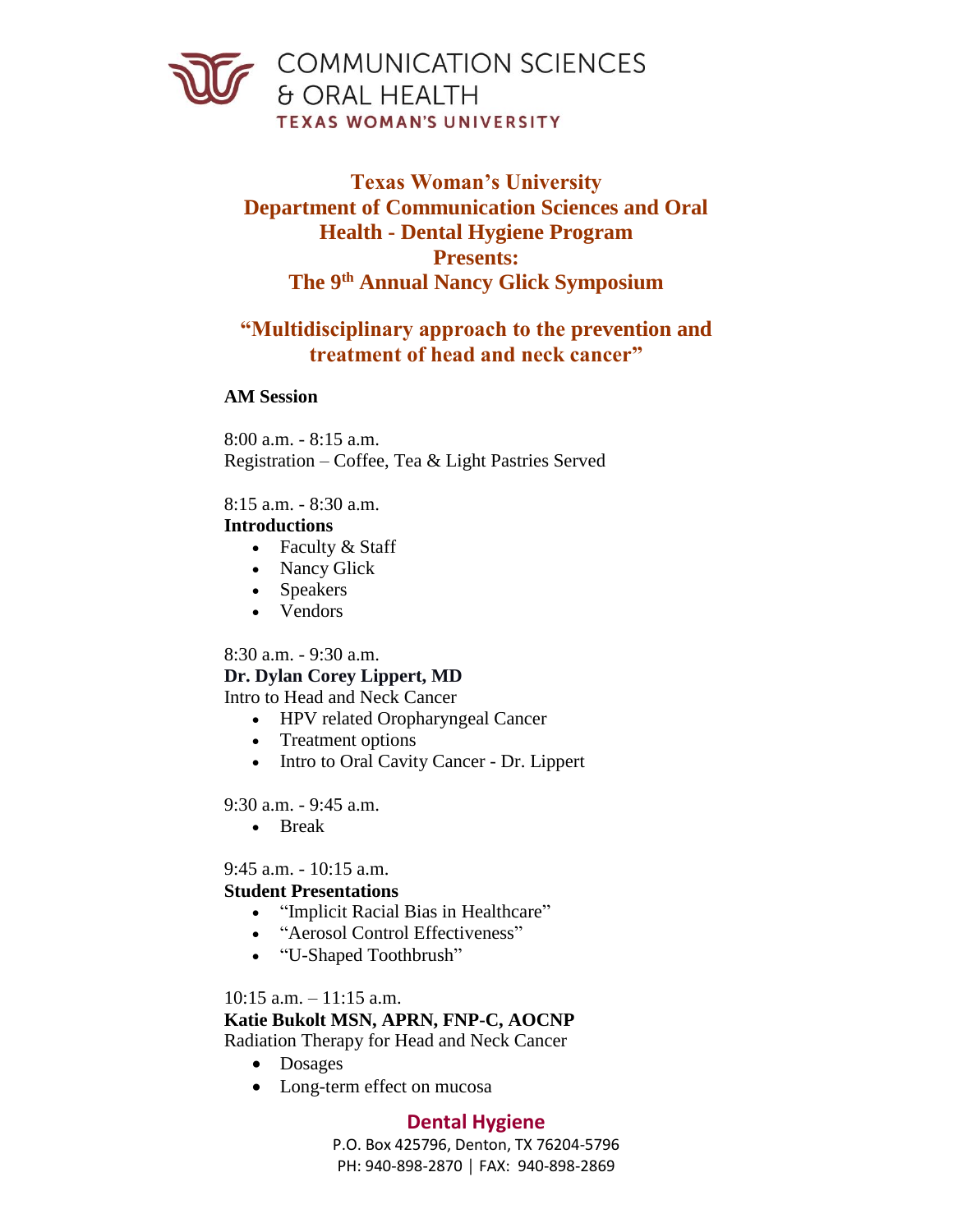

#### $11:15$  a.m.  $-12:15$  p.m.

**Diane Longnecker, M.S., CCC-SLP, BCS-S** 

Speech-Language Pathology Intervention

- Impact of treatment on speech/swallowing
- SLP Management Paradigms:
- Preventative model of care
- Rehabilitation options

### 12:15 p.m. - 1:30 p.m.

• Lunch is on your own

### **PM Session**

1:30 p.m. - 2:00 p.m.

# **Student Poster Presentations**

- "Botox Beyond Beauty"
- "Emotional Sensitivity Towards Mental Illness"
- "HPV Awareness and Education"

### $2:00 \text{ p.m.} - 3:00 \text{ p.m.}$

Lizabeth Spoonts, RDH, MS

Overview Oral Cancer Screening

- Lesion Identification
- Common Manifestations

3:00 p.m. - 3:15 p.m. Break

#### 3:30 p.m. - 4:30 p.m.

### **Jane C. Cotter, BSDH, MS, CTTS, FAADH**

Understanding of HPV and its impact on patient health

- HPV immunization process and safety with patients
- Effective patient counseling on risk reduction and immunization

# **Dental Hygiene**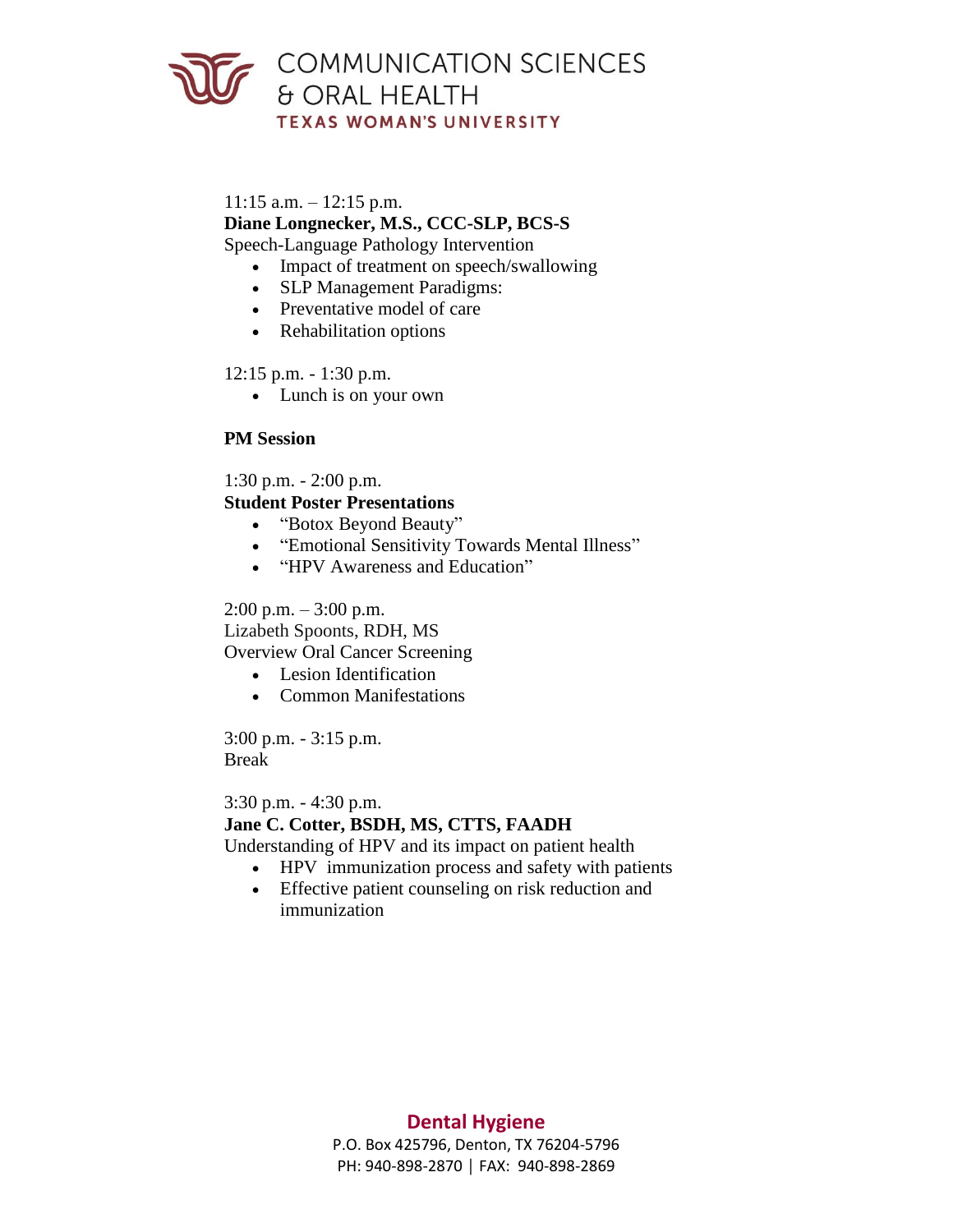

### **Speakers:**

### **Dr. Dylan Corey Lippert, MD**



Dr. Lippert is a board-certified otolaryngologist specializing in ear, nose, and throat conditions. He attended Wake Forest University School of Medicine in Winston-Salem, NC.

He completed an Otolaryngology residency at the University of Wisconsin in Madison, WI, and a fellowship in Head and Neck Surgery at the Mayo Clinic in Phoenix, AZ.

Dr. Lippert has published several medical papers, including Metastatic synovial sarcoma of the scalp: Case report; Glove and Gown Effects on Intraoperative Bacterial Contamination; and Clinical, histopathologic and radiographic indicators of malignancy in head and neck paragangliomas.

Dr. Lippert's practice combines traditional head and neck surgery with facial plastic and reconstructive surgery. He focuses on minimally invasive transoral removal of tumors, microvascular free flap reconstruction, treatment of complex skin cancer, HPVrelated oral cancers, and tumors of the parotid and thyroid.

# **Dental Hygiene**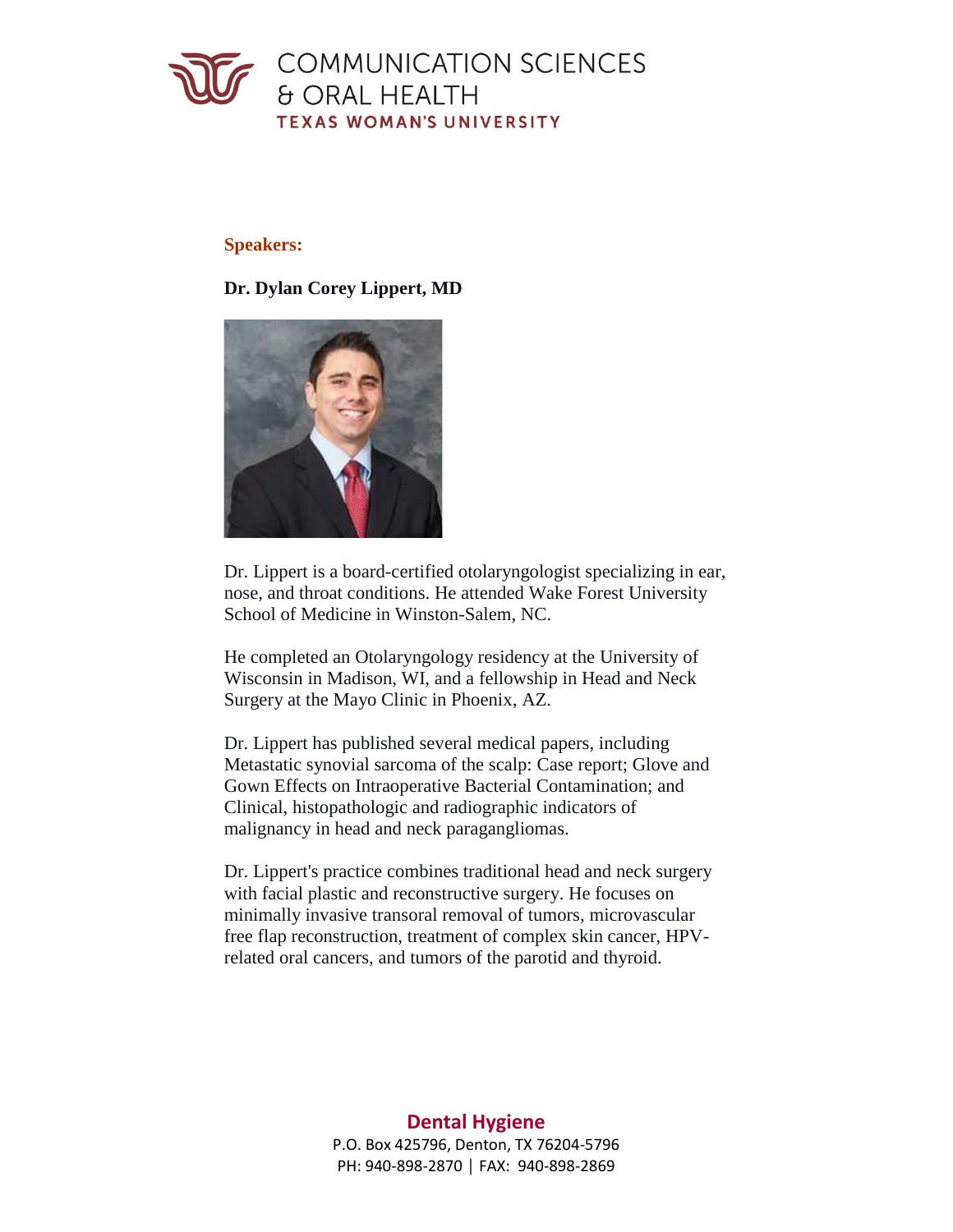

**Diane Longnecker, M.S., CCC-SLP, BCS-S** 



Diane Longnecker is a speech-language pathologist specializing in the evaluation and treatment of swallowing disorders in adults.

Diane received her Board Certification in Swallowing and Swallowing Disorders (BCS-S) in 2012.

Medical Center in Dallas, Texas. She currently serves as the Advanced Clinical Specialist for the Speech-Language Pathology department at Baylor University

Interests beyond her clinical duties include staff education, standardization of clinical practice, and presenting at the local, state, and national level.

# **Dental Hygiene**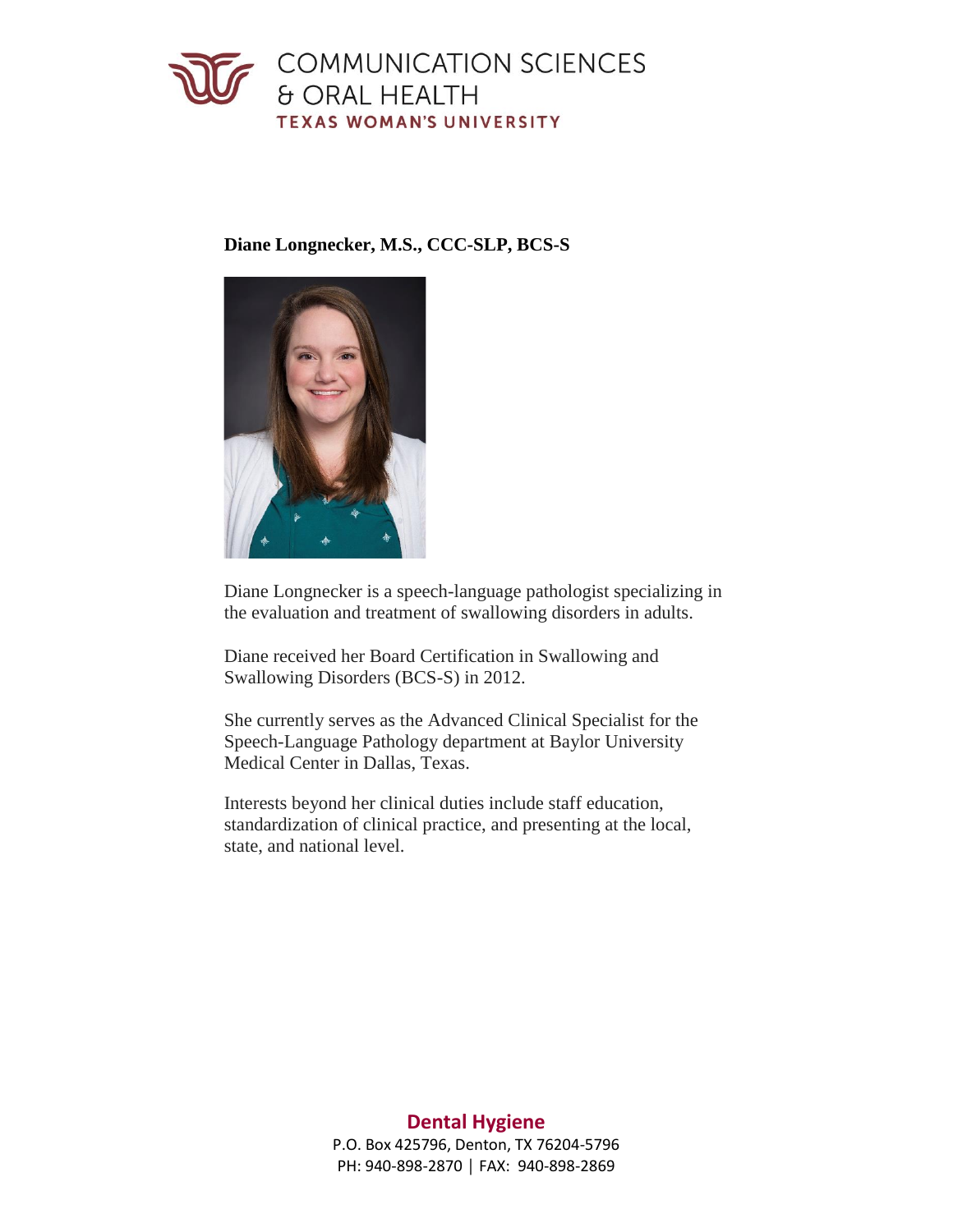# COMMUNICATION SCIENCES & ORAL HEALTH **TEXAS WOMAN'S UNIVERSITY**

### **Katie Bukolt MSN, APRN, FNP-C, AOCNP**



 Texas Oncology–Baylor Sammons Cancer Center in the Katie Bukolt is currently employed as a nurse practitioner at the department of radiation oncology.

She cares for all types of cancer patients receiving radiation as part of their cancer treatment.

Katie received her BSN from Texas Tech University in 1998, and her MSN while living and working in Miami, FL. at Barry University in 2008.

She is a board-certified family nurse practitioner with additional certifications as an advanced oncology certified nurse practitioner and certification in radiation oncology.

She has a special interest in head and neck cancer and young women with breast cancer.

In addition to management of patient's care before and during radiation, she assists patients with advanced care planning services and survivorship needs.

# **Dental Hygiene**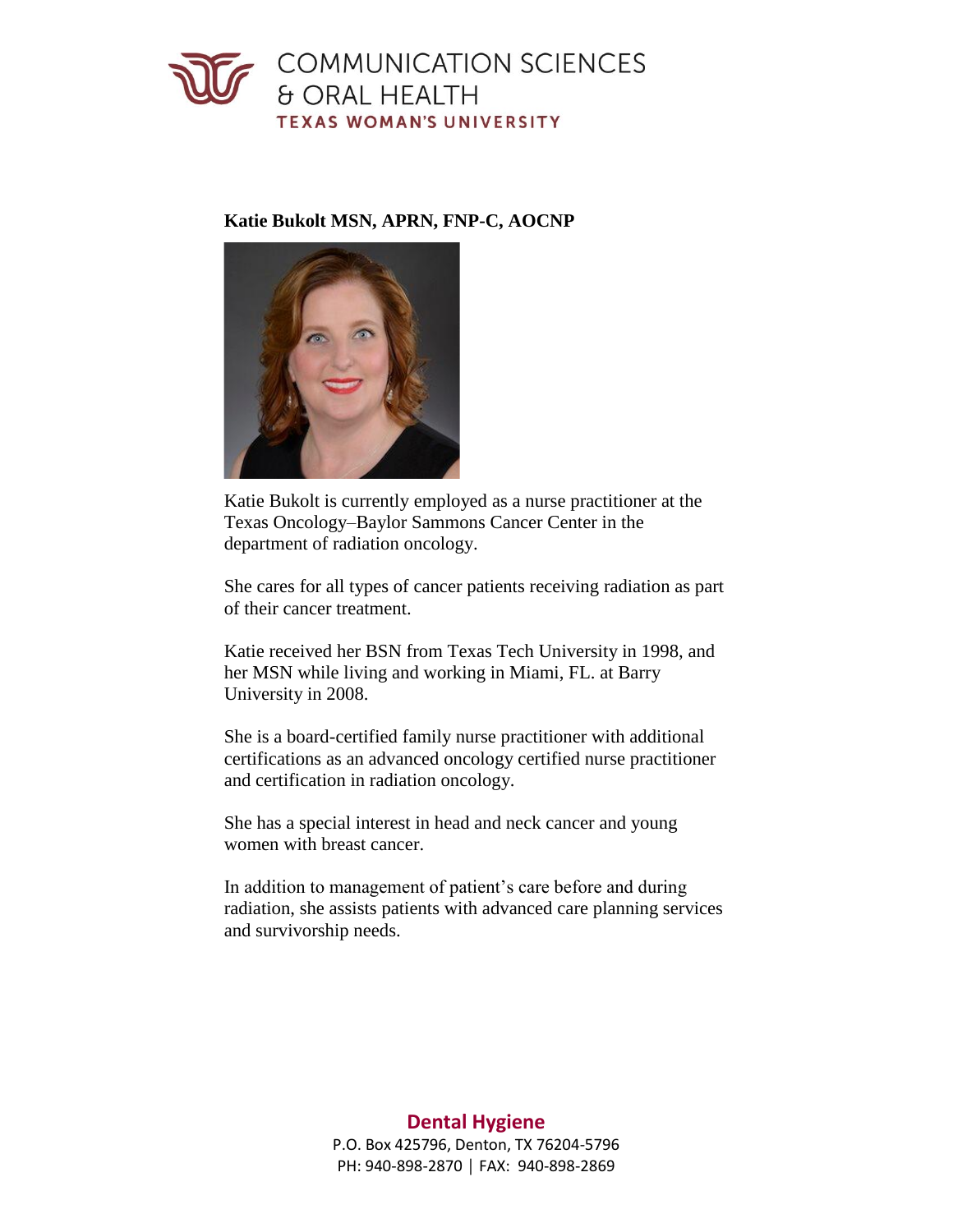

### **Jane C. Cotter, BSDH, MS, CTTS, FAADH**



Jane Cotter is an Assistant Professor at the Caruth School of Dental Hygiene.

She received her Associate Degree in Dental Hygiene from University of Texas Health Science Center Dental School in Houston, a Bachelor of Science Degree in Dental Hygiene from Texas Women's University and a Master of Science Degree in Dental Hygiene Education from Texas A&M Health Science Center, Baylor College of Dentistry.

Ms. Cotter also is a Certified Tobacco Treatment Specialist.

Ms. Cotter provides continuing education courses on Dental Oncology and Tobacco Cessation for registered dental hygienists and is a published author of HPV vaccination research.

Ms. Cotter is credited for being instrumental in establishing and managing a dental clinic in the Charles A. Sammons Oncology Outpatient Clinic located on the Baylor University Medical Center campus in Dallas, Texas.

# **Dental Hygiene**